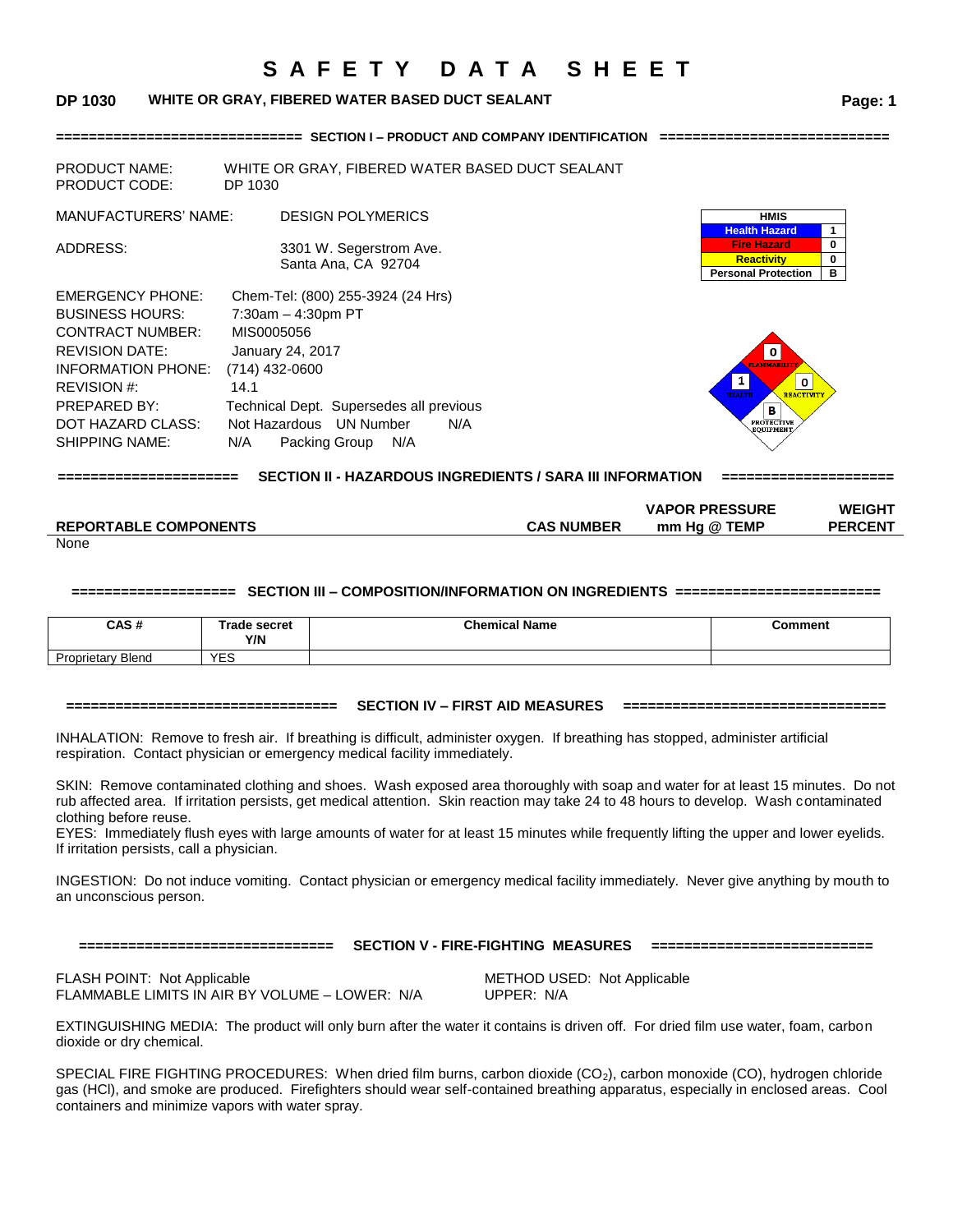### **DP 1030 WHITE OR GRAY, FIBERED WATER BASED DUCT SEALANT Page: 2**

UNUSUAL FIRE AND EXPLOSION HAZARDS: Closed containers exposed to high temperatures may explode or burst due to build-up of steam pressure.

#### **============================= SECTION VI – ACCIDENTAL RELEASE MEASURES ===========================**

STEPS TO BE TAKEN IN CASE MATERIAL IS RELEASED OR SPILLED: Dike, contain, or absorb with inert absorbent material. Collect spilled material in a salvage container. Prevent spill from entering sewers, drains, streams, waterways, or other bodies of water.

WASTE DISPOSAL METHOD: Dispose of in accordance with all local, state and federal regulations.

#### **==================== SECTION VII – HANDLING AND STORAGE =================**

PRECAUTIONS TO BE TAKEN IN HANDLING AND STORING: **DO NOT ALLOW TO FREEZE.** Store in a cool dry location away from heat. Keep containers tightly closed and store with adequate ventilation.

OTHER PRECAUTIONS: DO NOT TAKE INTERNALLY. Avoid inhalation of excess vapors, ingestion, and unnecessary, prolonged, or repeated contact with this and any other chemical. Change soiled work clothes frequently. Clean hands after handling. KEEP OUT OF REACH OF CHILDREN.

#### **================== SECTION VIII – EXPOSURE CONTROLS/PERSONAL PROTECTION ==============**

RESPIRATORY PROTECTION: Not required under normal conditions. Provide sufficient ventilation to maintain constant fresh air in workspace. If TLV is exceeded, use NIOSH/MSHA approved organic vapor and mist, supplied air, or self-contained breathing apparatus. Avoid breathing sanding dust.

VENTILATION: Use adequate mechanical (general and/or local) ventilation to maintain exposure below TLV.

SKIN PROTECTION (PROTECTIVE GLOVES): Wear resistant gloves such as polyethylene.

EYE PROTECTION: Use chemical splash goggles or OSHA permitted safety glasses.

OTHER PROTECTIVE CLOTHING OR EQUIPMENT: Wear impervious clothing. Eye wash station.

WORK / HYGENIC PRACTICES: Source of clean water should be available for flushing eyes and washing skin. Wash thoroughly after handling any chemicals, especially before eating, drinking, or smoking. Remove and launder contaminated clothing before reuse.

#### **========================== SECTION IX** - **PHYSICAL / CHEMICAL PROPERTIES =======================**

PHYSICAL FORM: Fibrous Viscous liquid COLOR: White or Gray ODOR: Mild, sweet pH: 7.5-9.0 SOLUBILITY IN WATER: Miscible SPECIFIC GRAVITY (H<sub>2</sub>O=1): 1.3-1.5<br>BOILING POINT: 212ºF SPECIFIC SPECIFIC SPECIFIC SPECIFIT: 30-40 COATING V.O.C.: 0 g/l

% VOLATILES BY WEIGHT: 30-40 FREEZING POINT:  $32^{\circ}$  F (0 $^{\circ}$ C)  $\qquad$  VISCOSITY (cps): approx. 300,000-400,000

**============================= SECTION X – STABILITY AND REACTIVITY DATA ============================**

STABILITY: Stable at ambient temperatures.

CONDITIONS TO AVOID: Coagulation may occur after freezing, thawing, or boiling.

INCOMPATIBILITY (MATERIALS TO AVOID): Metal salts, mineral acids (i.e. sulfuric, phosphoric, etc.) Strong oxidizing agents. Strong reducing agents.

HAZARDOUS POLYMERIZATION: Will not occur.

HAZARDOUS DECOMPOSITION PRODUCTS: May form toxic materials on thermal decomposition including Carbon monoxide (CO), Carbon dioxide (CO<sub>2</sub>), and various hydrocarbons. Under fire conditions, this product will release hydrogen chloride gas.

**============================= SECTION XI – TOXICOLOGICAL INFORMATION ============================**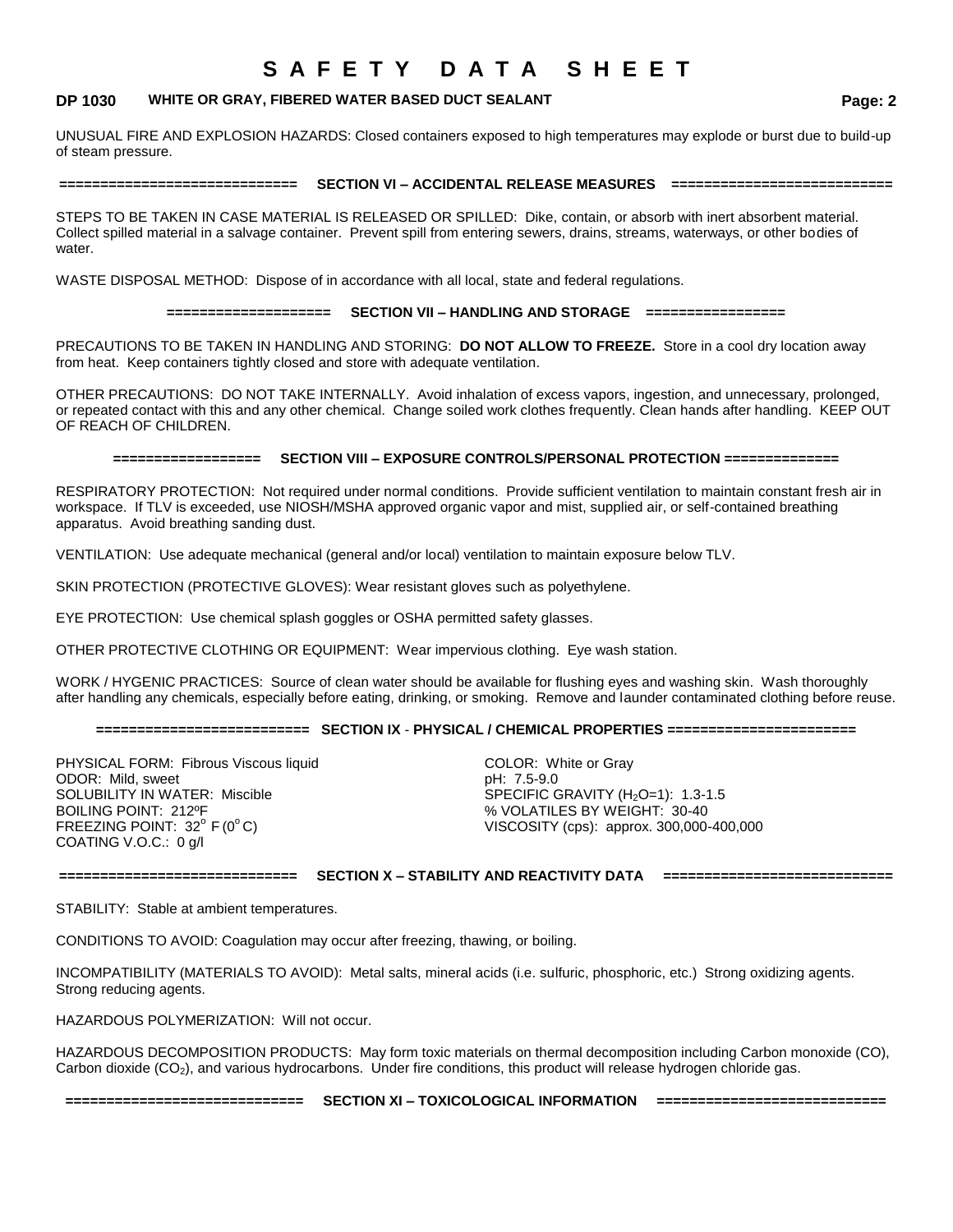### **DP 1030 WHITE OR GRAY, FIBERED WATER BASED DUCT SEALANT Page: 3**

INHALATION HEALTH RISKS AND SYMPTOMS OF EXPOSURE: Adverse health effects from vapors or spray mists in poorly ventilated areas may include irritation of the mucous membranes of the nose, throat, and respiratory tract and symptoms of headache and nausea.

SKIN AND EYE CONTACT HEALTH RISKS AND SYMPTOMS OF EXPOSURE: EYES: In direct contact, may cause irritation. SKIN: Prolonged and repeated contact with product may cause skin irritation.

SKIN ABSORPTION HEALTH RISKS AND SYMPTOMS OF EXPOSURE: Redness, drying of the skin, or other signs of irritation or contact dermatitis.

INGESTION HEALTH RISKS AND SYMPTOMS OF EXPOSURE: Can cause gastrointestinal irritation, nausea, vomiting, and diarrhea.

HEALTH HAZARDS (ACUTE AND CHRONIC): ACUTE: May cause irritation to skin and eyes, gastrointestinal irritation, nausea, and vomiting. CHRONIC: Prolonged or repeated exposure above TLV may result in permanent brain and nervous system damage.

CARCINOGENICITY: NTP CARCINOGEN: No IARC MONOGRAPHS: No OSHA REGULATED: No

MEDICAL CONDITIONS GENERALLY AGGRAVATED BY EXPOSURE: May be aggravating to some skin and respiratory conditions, and to pre-existing liver and/or kidney disorders.

**============================= SECTION XII – ECOLOGICAL INFORMATION ============================**

Ecotoxicity: No ecotoxicity date was found for the product Environmental Fate: No environmental information found for this product

**============================= SECTION XIII – DISPOSAL CONSIDERATIONS ============================**

Waste Disposal: Consult with the US EPA Guidelines listed in 40 CFR Part 261.3 for the classifications of hazardous waste prior to disposal. Furthermore, consult with your state and local waste requirements or guidelines, if applicable, to ensure compliance. Arrange disposal in accordance to the EPA and/or state and local guidelines

| ===============================          |                      | <b>SECTION XIV - TRANSPORT INFORMATION</b> |                            | ===================== |
|------------------------------------------|----------------------|--------------------------------------------|----------------------------|-----------------------|
| <b>DOT Hazard Class</b><br>Shipping Name | Not Hazardous<br>N/A |                                            | UN Number<br>Packing Group | N/A<br>N/A            |

**================================= SECTION XV –REGULATORY INFORMATION =============================**

#### **EMERGENCY PLANNING AND COMMUNITY RIGHT-TO-KNOW (SARA TITLE III):**

Section 311/312 Categorizations (40 CFR 370): Immediate (Acute) Health Hazard.

Section 313 Information (40 CFR 372) – Toxic Chemicals List: This product contains the following substances subject to the reporting requirements of Section 313 of Title III of the Superfund Amendments and Reauthorization Act of 1986 and 40 CFR 372:

None

Component CAS# % by Weight

Toxic Substances Control Act (TSCA): All components of this product are on the TSCA Inventory or are exempt from TSCA Inventory requirements.

CALIFORNIA PROPOSITION 65 (Safe Drinking Water and Toxic Enforcement Act of 1986): None listed.

|                             |                             | <b>SECTION XVI-OTHER INFORMATION</b> |  |
|-----------------------------|-----------------------------|--------------------------------------|--|
| <b>MSDS Creation Date:</b>  | January 29, 2014            |                                      |  |
| <b>MSDS Revision Date:</b>  | January 29, 2014            |                                      |  |
| <b>MSDS Revision Notes:</b> | 16 section SDS              |                                      |  |
| MSDS Author:                | <b>Technical Department</b> |                                      |  |

Disclaimer: The information and recommendations set forth herein are believed to be accurate. Because some of the information is derived from information provided to Design Polymerics from its suppliers, and because Design Polymerics has no control over the conditions of handling and use, Design Polymerics makes no warranty, express or implied, regarding the accuracy of the data or the results to be obtained from the use thereof. The